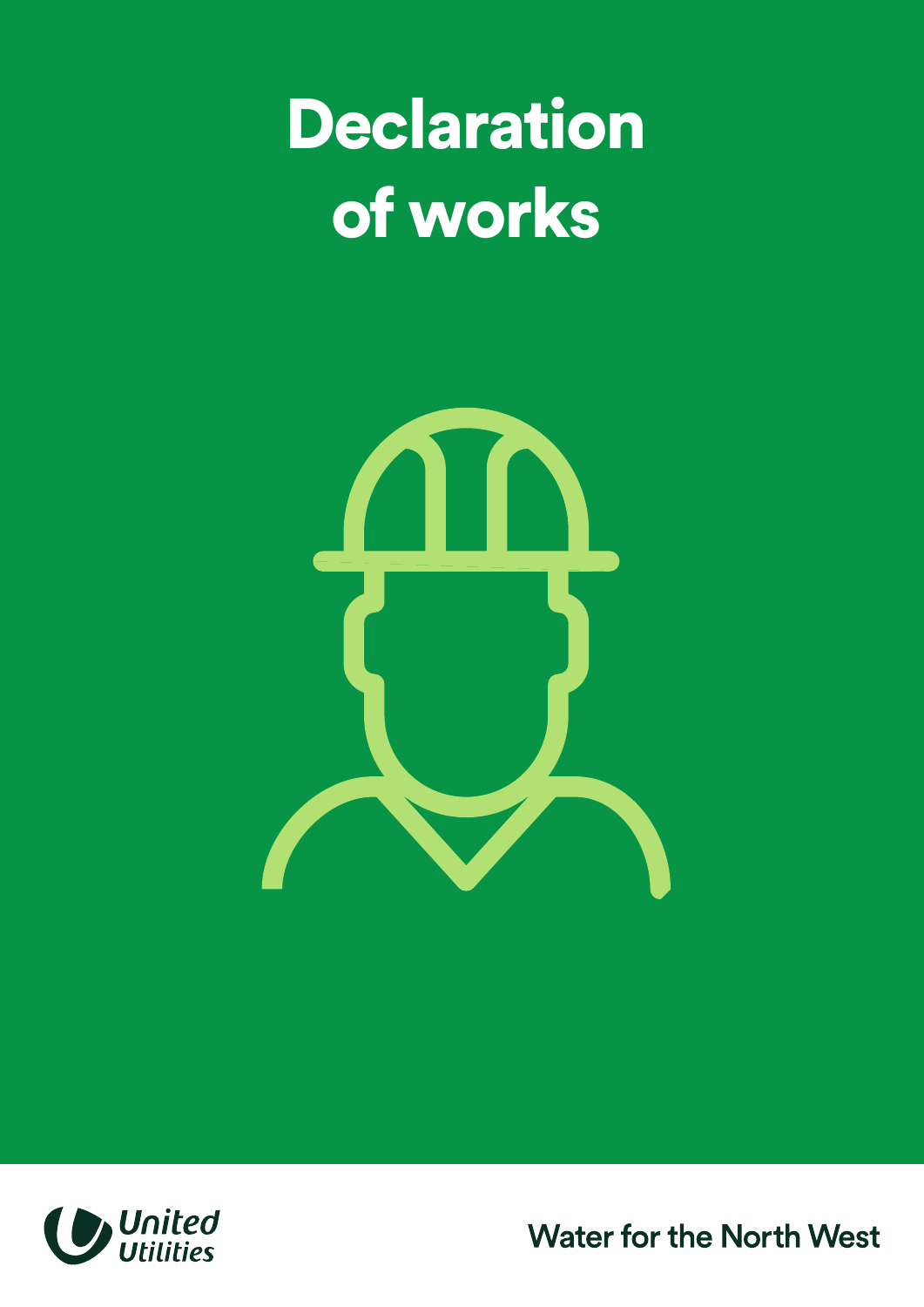# Our declaration of works criteria

## **Contents**

| <b>Consent criteria</b>                          | $3 - 6$         |
|--------------------------------------------------|-----------------|
| <b>Construction details</b>                      | 7               |
| <b>Other useful information</b>                  | 12 <sub>2</sub> |
| <b>Ready to Build checklist</b>                  | 13 <sub>1</sub> |
| Send your completed Declaration of Works form to | 13 <sub>1</sub> |
| <b>Declaration of works form</b>                 | 14              |

#### **How to secure our consent to build over or close to a public sewer or lateral drain**

The first thing to do is check if your new building is subject to the Building Regulations. If it is then you may be able to utilise our Building Control Protocol Agreement through your building control inspector and you will not need to fill in this form. For more information please see Page 6 of our guidance document called 'Building Over Sewers', this available on our website at: **[unitedutilities.com/build-over-sewer.aspx](www.unitedutilities.com/build-over-sewer.aspx)** 

If your building is not subject to the Building regulations, or you are not in a Protocol area then this guidance will help you to fill out the Declaration of Works. In most cases, consent to build over will be provided by letter.

References to 'pipe', 'pipes' or 'pipework' relate to the public sewers and lateral drains which you're planning to build over or close to.

'Building close to' relates to the extension of an existing property where the new building is within 3 metres of a public sewer and/or lateral drain.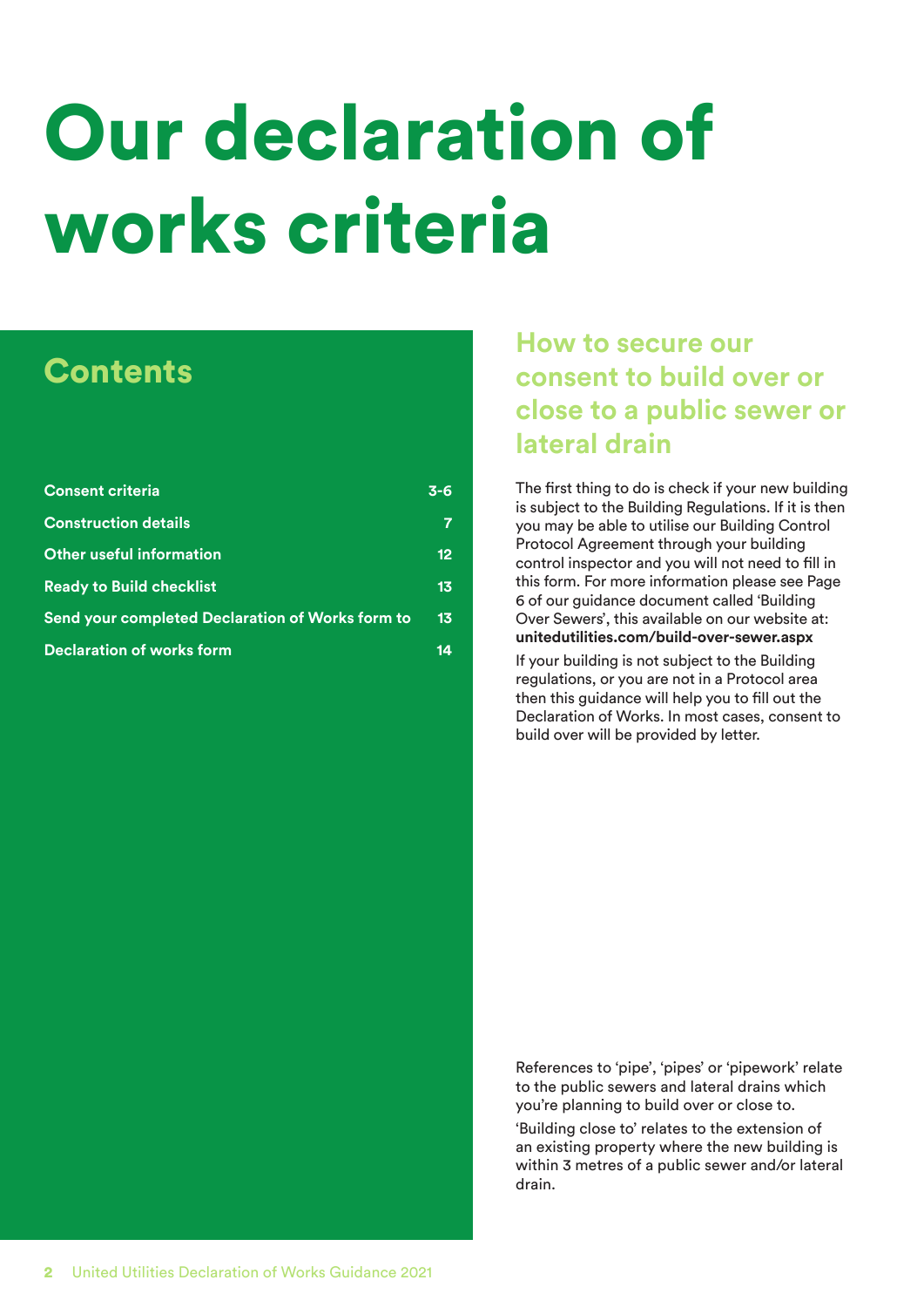### Consent criteria

| <b>You will need</b><br>to establish<br>and confirm:                                                                                               | We'll say yes, if                                                                                                                                                             | We'll say no, if                                                                                                                                                                                                             | <b>Further advice:</b>                                                                                                                                                                                                                                                                                                                                                                                                                                                                                                                                                                                                                                                                                                                                                               |
|----------------------------------------------------------------------------------------------------------------------------------------------------|-------------------------------------------------------------------------------------------------------------------------------------------------------------------------------|------------------------------------------------------------------------------------------------------------------------------------------------------------------------------------------------------------------------------|--------------------------------------------------------------------------------------------------------------------------------------------------------------------------------------------------------------------------------------------------------------------------------------------------------------------------------------------------------------------------------------------------------------------------------------------------------------------------------------------------------------------------------------------------------------------------------------------------------------------------------------------------------------------------------------------------------------------------------------------------------------------------------------|
| 1. The type of<br>building works.                                                                                                                  | Your development<br>involves a single<br>or double storey<br>residential extension,<br>conservatory, annexe<br>or garage which<br>is attached to the<br>existing property.    | Your development<br>involves the<br>construction of a new<br>residential property,<br>the extension of<br>industrial and<br>commercial property<br>or any detached<br>ancillary buildings or<br>structure.                   | We cannot permit a build over/close to for<br>the following:-<br>X New residential properties<br><b>X</b> Extensions of industrial and commercial<br>properties<br>X Detached ancillary buildings or structure<br>X If the pipe to be built over/close to is found<br>to be defective and not repaired<br>X The pipe diameter, direction, material or<br>gradient changes beneath the area of the<br>proposed build and cannot be replaced/<br>removed.<br>X If you are unable to relocate the access<br>point, i.e. access is on junction of sewers<br>or a change of direction<br>X Your proposal involves an infill structure<br>from one boundary to another where there<br>are already structures on both sides<br>X Pressurised pipes such as rising mains and<br>water mains. |
| 2. I/we are<br>not aware of<br>any historic<br>blockages,<br>flooding, odour or<br>other operational<br>issues with the<br>sewer/lateral<br>drain. | You are not aware<br>of any historic<br>blockages, flooding,<br>odour or other<br>operational issues<br>with the sewer/lateral<br>drain.                                      | You have had reason<br>to contact United<br>Utilities or another<br>drainage professional<br>as a result of problems<br>with the sewers or<br>lateral drains within<br>your property and<br>these have not been<br>repaired. | This may be a sign of issues with the sewer<br>or drains which may or may not be resolved,<br>building over problematic sewers is not<br>allowed. Please see information on defective<br>sewers at the back of this document.                                                                                                                                                                                                                                                                                                                                                                                                                                                                                                                                                        |
| 3. Are you aware<br>of the presence<br>of an easement<br>or restrictive<br>covenants which<br>prohibit building?                                   | You are not aware<br>of easements or<br>covenants which<br>relate to the pipework<br>which you propose to<br>build over/close to.                                             | You are aware of<br>easement/covenants<br>which relate to the<br>pipework which you<br>propose to be built<br>over/close to.                                                                                                 | Legal easements on pipes are quite rare but<br>if you suspect that there is one on a sewer<br>crossing your property the details of any<br>easements should be included with your<br>property deeds and will detail any rules<br>around building near to sewers.                                                                                                                                                                                                                                                                                                                                                                                                                                                                                                                     |
| 4. The pipes<br>condition (where<br>existing pipework<br>is not being<br>replaced).                                                                | Pipe is in good<br>condition. This can<br>be established by<br>exposing the length<br>of pipe which will<br>be built over or the<br>completion of an<br>internal CCTV survey. | The pipework is found<br>to be defective and is<br>not repaired.                                                                                                                                                             | This can potentially be resolved if the pipe is<br>replaced.<br>For further information please see our<br>alterations page at the back of this<br>document.                                                                                                                                                                                                                                                                                                                                                                                                                                                                                                                                                                                                                          |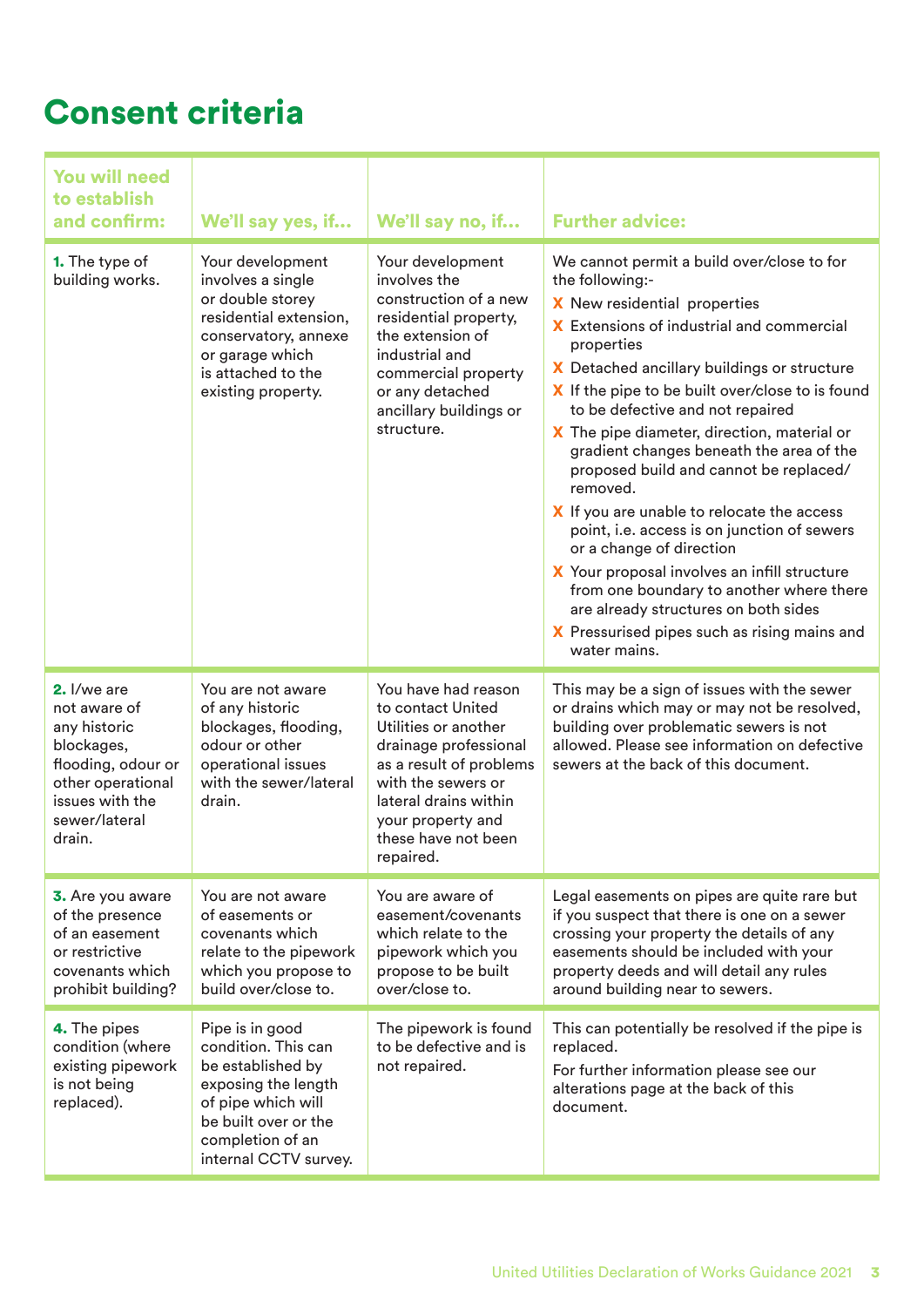### Consent criteria continued...

| <b>You will need</b><br>to establish<br>and confirm:                                                                                              | We'll say yes, if                                                                                                           | We'll say no, if                                                                                                                                                                 | <b>Further advice:</b>                                                                                                                                                                                                                                                                                                            |
|---------------------------------------------------------------------------------------------------------------------------------------------------|-----------------------------------------------------------------------------------------------------------------------------|----------------------------------------------------------------------------------------------------------------------------------------------------------------------------------|-----------------------------------------------------------------------------------------------------------------------------------------------------------------------------------------------------------------------------------------------------------------------------------------------------------------------------------|
| 5. The sewer or<br>lateral drain is a<br>gravity flow pipe.                                                                                       | The pipe freely flows<br>and is not pressurised.                                                                            | The pipe is a<br>pressurised main.                                                                                                                                               | This can potentially be resolved if the sewer<br>can be diverted and the customer is prepared<br>to enter into Sewer Diversion Agreement in<br>accordance with S.185 Water Industry Act<br>1991. Please see unitedutilities.com/sewer-<br>diversion.aspx for more details.                                                        |
| 6. Depth of the<br>pipe from the<br>existing ground<br>level to the pipe<br>channel (invert).                                                     | 2m or less.                                                                                                                 | Greater than 2m.                                                                                                                                                                 | Pipes deeper than 2m but less than 3m<br>may fall under our protocol agreement<br>with Building Control Bodies who can sign<br>off some works on our behalf. For mor<br>information please see our 'building over<br>sewers guide' at unitedutilities.com/build-<br>over-sewer.aspx                                               |
| 7. The pipe's<br>internal diameter.<br>These typically<br>relate to standard<br>sizes, 100, 150,<br>225mm or the<br>equivalent 4, 6, 9<br>inches. | If the pipe has an<br>internal diameter of<br>150mm (6 inch) or less,<br>consent will be issued<br>via letter, if approved. | The pipe is larger<br>than 150mm internal<br>diameter but your<br>development may fall<br>within our 'protocol'<br>arrangement which<br>will allow for slightly<br>larger pipes. | This can potentially be resolved if either the<br>size or shape of the building works is altered<br>or the sewer is diverted using the Diversion<br>process. Larger pipes (over 225mm or<br>9 inches) will need a full enquiry form filling<br>out. Please see the Developer Services<br>section of our website for more details. |
| 8. The pipe<br>material.                                                                                                                          | Clay, plastic.                                                                                                              | Pitch fibre, brick,<br>asbestos cement.                                                                                                                                          | This can potentially be resolved if the<br>pipework is replaced before building works<br>begin.                                                                                                                                                                                                                                   |
| 9. The pipe<br>continuity under<br>the new building.                                                                                              | The pipe does not<br>change in diameter,<br>direction, material<br>or gradient beneath<br>the proposed new<br>building.     | Diameter, direction,<br>material or gradient<br>clearly changes<br>beneath (or close to)<br>the area of proposed<br>build.                                                       | This can potentially be resolved if the<br>pipework is replaced and/or realigned before<br>building works begin.                                                                                                                                                                                                                  |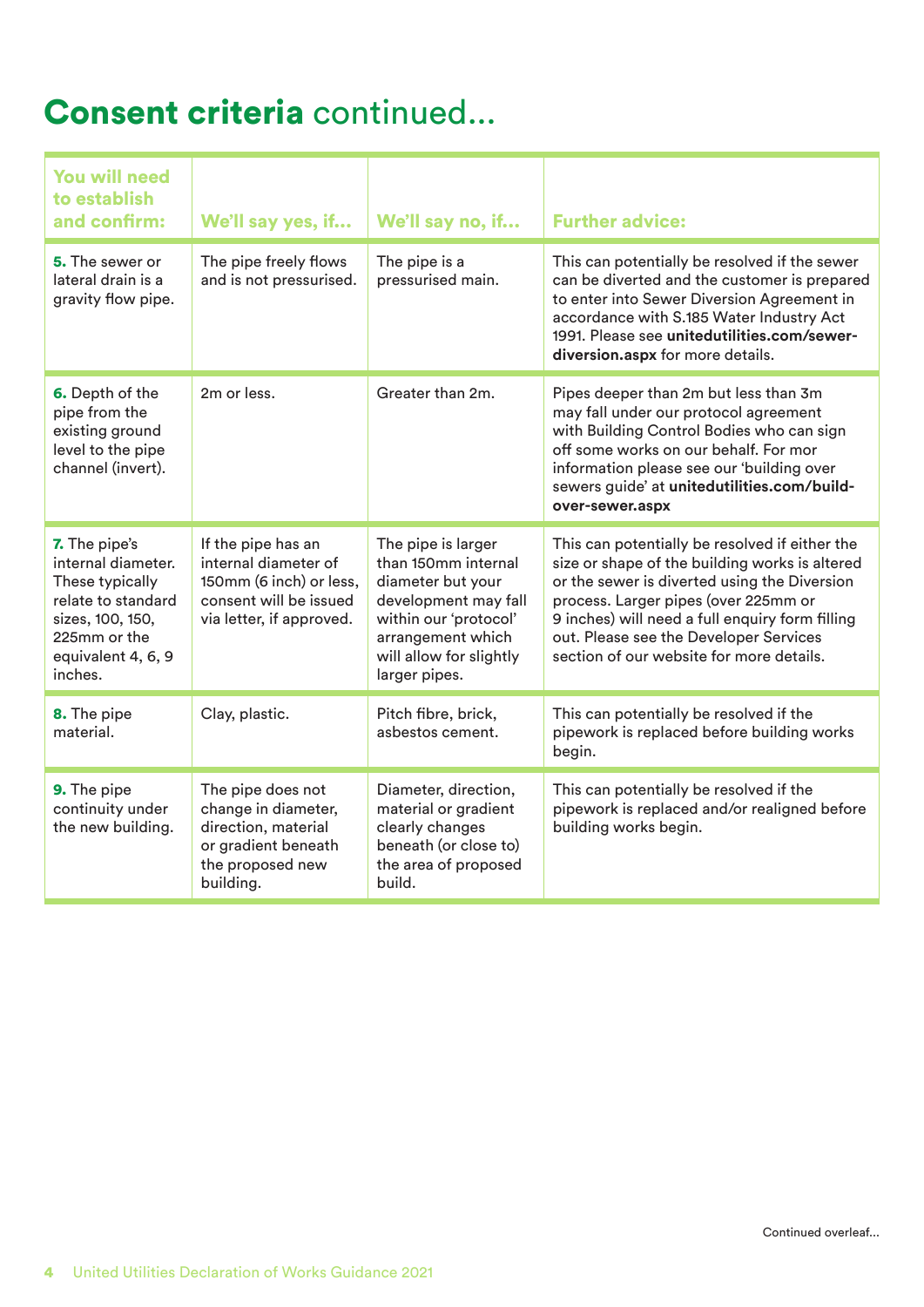## Consent criteria continued...

| <b>10.</b> Existing access<br>points.<br>This relates<br>to manholes,<br>inspection<br>chambers and<br>rodding eyes.                                                                                                              | Your building will not<br>be over the existing<br>access point and is a<br>minimum of 500mm<br>from the new build.                                                                                                                                                                                | You are unable to<br>meet the minimum<br>500mm clearance<br>requirement or the<br>existing access will<br>be under the new<br>building.                                                                                                                       | This can potentially be resolved if the<br>affected access can be repositioned or the<br>shape of the build/extension is adjusted to<br>meet this requirement.<br><b>See Detail A</b>                                                                          |
|-----------------------------------------------------------------------------------------------------------------------------------------------------------------------------------------------------------------------------------|---------------------------------------------------------------------------------------------------------------------------------------------------------------------------------------------------------------------------------------------------------------------------------------------------|---------------------------------------------------------------------------------------------------------------------------------------------------------------------------------------------------------------------------------------------------------------|----------------------------------------------------------------------------------------------------------------------------------------------------------------------------------------------------------------------------------------------------------------|
| <b>You will need</b><br>to establish<br>and confirm:                                                                                                                                                                              | We'll say yes, if                                                                                                                                                                                                                                                                                 | We'll say no, if                                                                                                                                                                                                                                              | <b>Further advice:</b>                                                                                                                                                                                                                                         |
| 11. Overall length<br>of pipe (sewer)<br>with no external<br>access. This is<br>only applicable<br>for terraced<br>properties where<br>building works<br>over a sewer are<br>proposed across<br>the whole width<br>of the garden. | You do not intend to<br>build across the full<br>width of your garden.<br>If you do, external<br>access to the sewer<br>is available via the<br>adjacent neighbour's<br>garden.                                                                                                                   | You intend to build<br>across the full width<br>of your garden and<br>your neighbours<br>have also done the<br>same. This will result<br>in a situation where<br>there is no external<br>access to the sewer<br>across three or more<br>adjoining properties. | This can potentially be resolved if suitable<br>alternative access arrangements to the public<br>sewer network can be provided by amending<br>the shape of your building.<br><b>See Detail B</b>                                                               |
| 12. The type of<br>foundation which<br>you intend to use.                                                                                                                                                                         | Your building relies<br>on traditional strip or<br>trench fill foundations.<br><b>See Detail C</b>                                                                                                                                                                                                | Your building will<br>use another form of<br>foundation design<br>e.g. pad, piling, raft,<br>cantilever, etc.                                                                                                                                                 | If your development falls within our protocol<br>agreement criteria then your appointed<br>building control body may be able to sign this<br>off on our behalf. Please see our building over<br>sewers guide www.unitedutilities.com/<br>build-over-sewer.aspx |
| 13. Foundation<br>positioning.<br>Distance between<br>the pipe and<br>foundations.                                                                                                                                                | The foundation<br>design protects the<br>pipe where it passes<br>nearby.<br><b>See Detail D</b><br>The foundations which<br>support the walls<br>which do not cross<br>the sewer, must have<br>a minimum 500mm<br>horizontal clearance<br>between the edge of<br>the new foundations<br>and pipe. | Your foundation<br>design cannot achieve<br>500mm clearance<br>from the pipe.                                                                                                                                                                                 | This can potentially be resolved if a detail<br>is submitted to us showig how the pipe will<br>be protected during and after works. Your<br>builder, architect, engineer or surveyor may<br>be able to provide this for you.                                   |
| 14. Depth of your<br>foundation in<br>relation to the<br>pipe.                                                                                                                                                                    | Your foundations are<br>designed to be at least<br>150mm below the<br>pipe.                                                                                                                                                                                                                       | Required foundation<br>depth cannot be<br>achieved.                                                                                                                                                                                                           | This can potentially be resolved if alternative<br>foundation proposals are submitted and<br>agreed.<br><b>See Detail D</b>                                                                                                                                    |

Continued overleaf...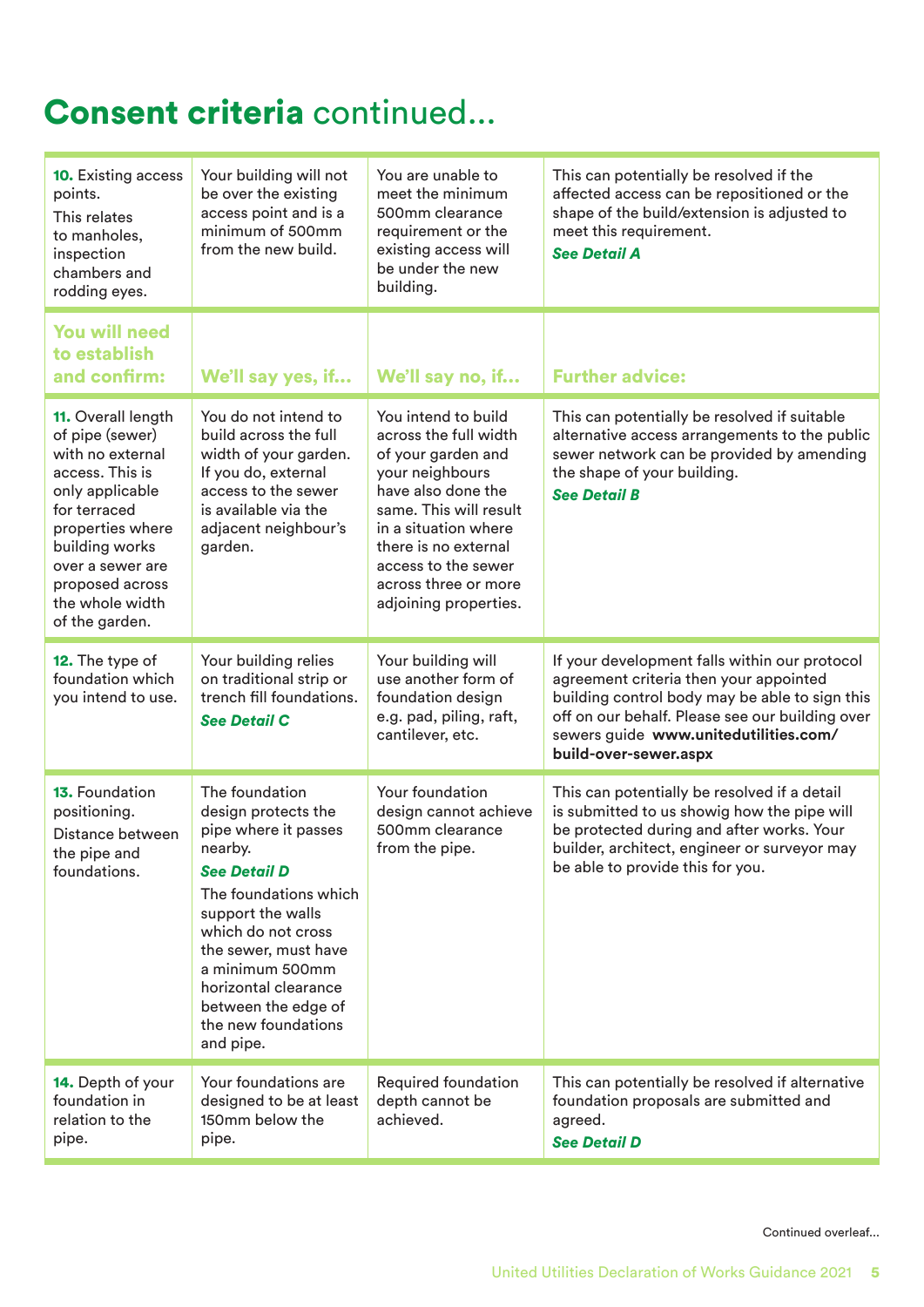### Consent criteria continued...

| <b>You will need</b><br>to establish<br>and confirm:                                     | We'll say yes, if                                                                                                                                       | We'll say no, if                                                                                                                                                    | <b>Further advice:</b>                                                                                                                                                                                                                                |
|------------------------------------------------------------------------------------------|---------------------------------------------------------------------------------------------------------------------------------------------------------|---------------------------------------------------------------------------------------------------------------------------------------------------------------------|-------------------------------------------------------------------------------------------------------------------------------------------------------------------------------------------------------------------------------------------------------|
| 15. Protecting the<br>pipe where walls/<br>foundation are<br>built and cross<br>over.    | Your foundation<br>design complies with<br>the Standards set out<br>within H1 Building<br>Regulations and<br>United Utilities.<br><b>See Detail E</b>   | The minimum lintel<br>requirements cannot<br>be achieved.                                                                                                           |                                                                                                                                                                                                                                                       |
| <b>16.</b> Distance<br>between the<br>floor of the new<br>building and pipe.             | Your design<br>incorporates a<br>minimum of 300mm<br>headroom between<br>the underside of the<br>new floor slab and the<br>pipe.<br><b>See Detail D</b> | Your design cannot<br>provide 300mm of<br>headroom between<br>the underside of the<br>new floor and the<br>pipe.                                                    |                                                                                                                                                                                                                                                       |
| <b>17.</b> The distance<br>from the external<br>face of your build<br>or pipe in meters. | If your build and<br>its foundations are<br>deeper than our sewer<br>/ lateral drain.<br><b>See Detail D</b>                                            | Your building and<br>its foundation are<br>likely to transfer<br>an additional load<br>(weight) onto the<br>sewer / lateral drain<br>via the surrounding<br>ground. | Please confirm the distance between our<br>sewer or lateral drain and the external face<br>of builds foundation. If this distance varies,<br>(e.g. the pipe is diagonal to the build),<br>please attach a plan with dimensions to your<br>submission. |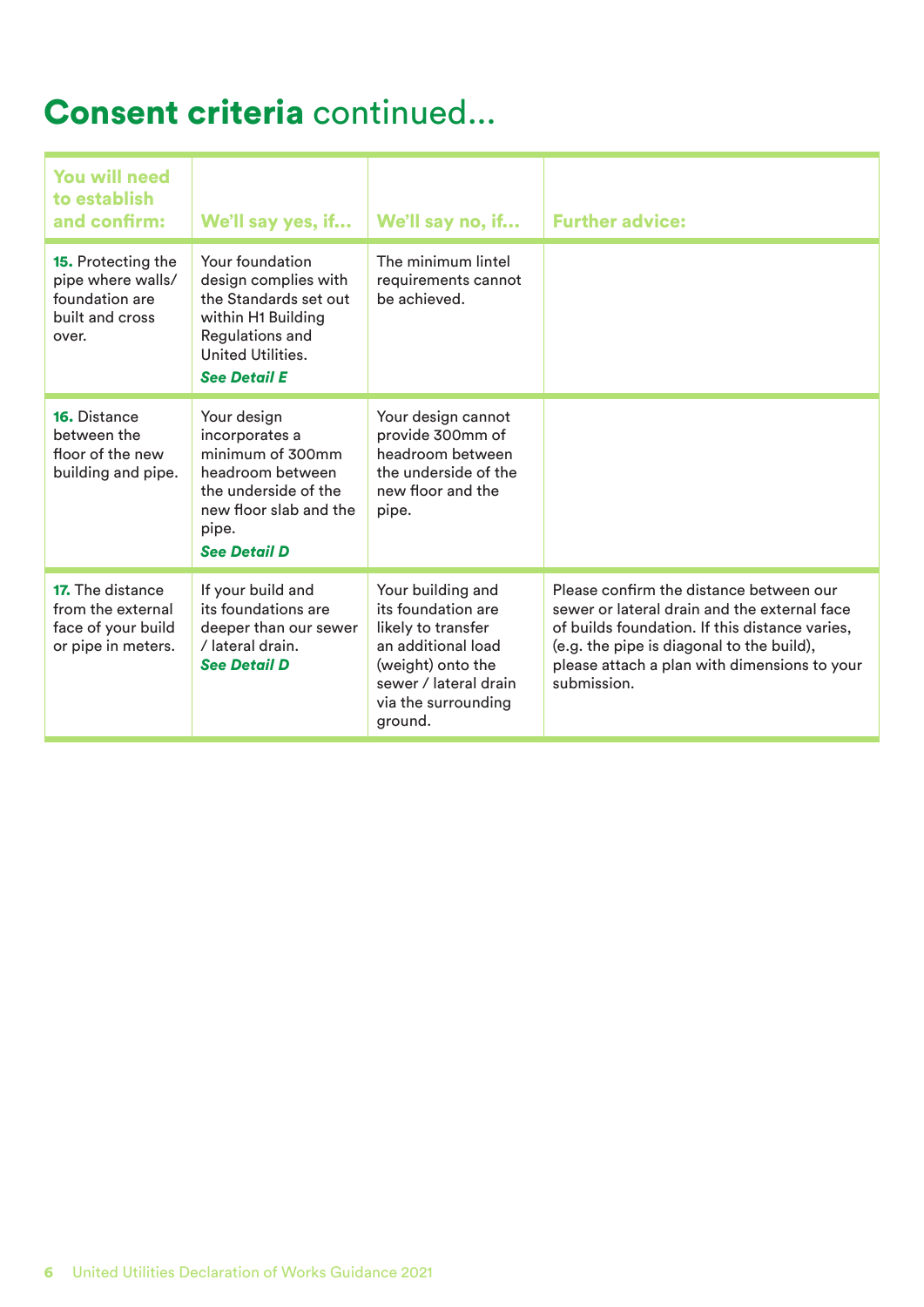### Detail A



**Please note:** Diagrams not to scale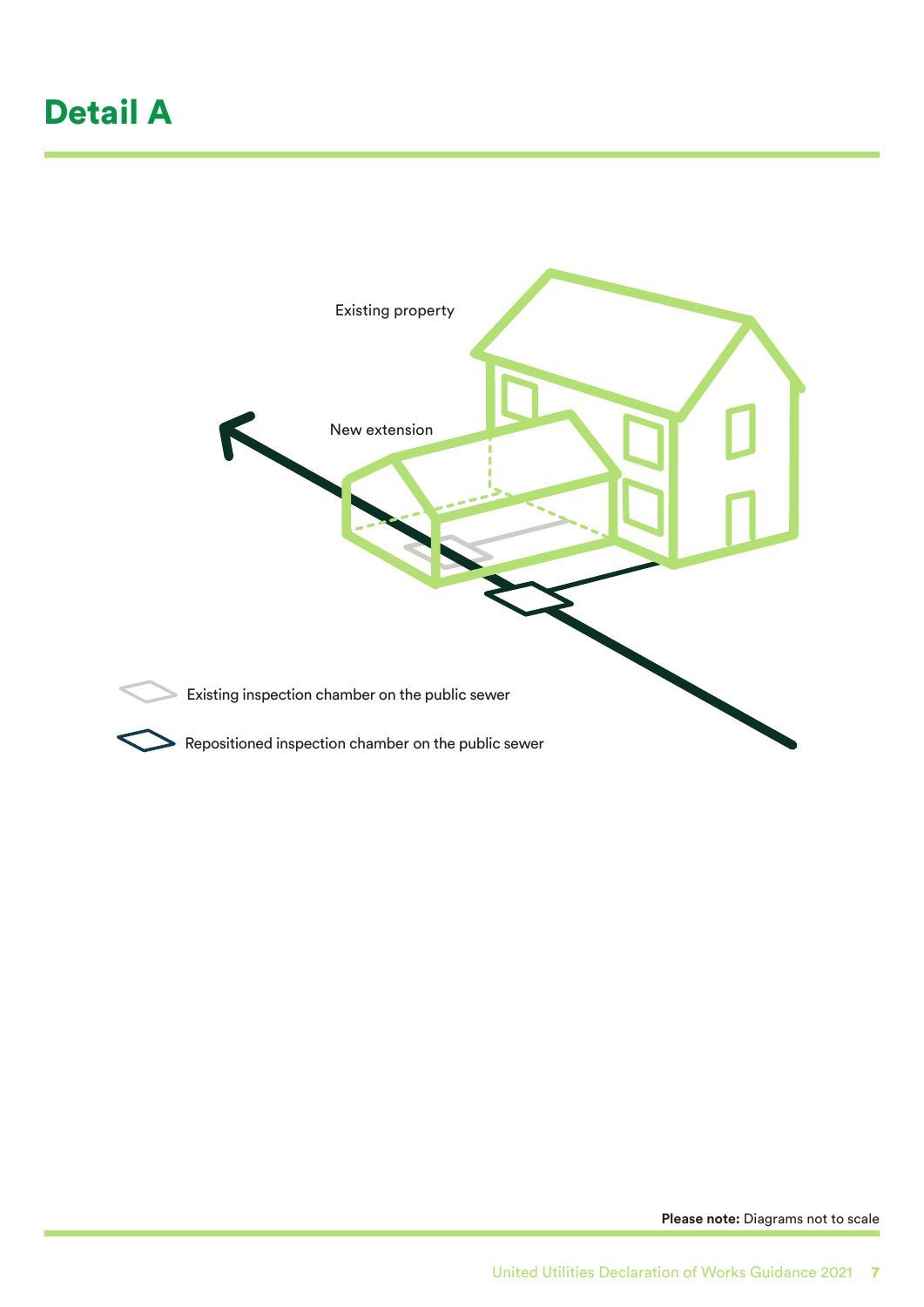#### Detail B



Key:



2

Length of pipe built over is not acceptable as it is over six metres long, with no space for access

e This This can be overcome by amending the shape of the building and repositioning the existing access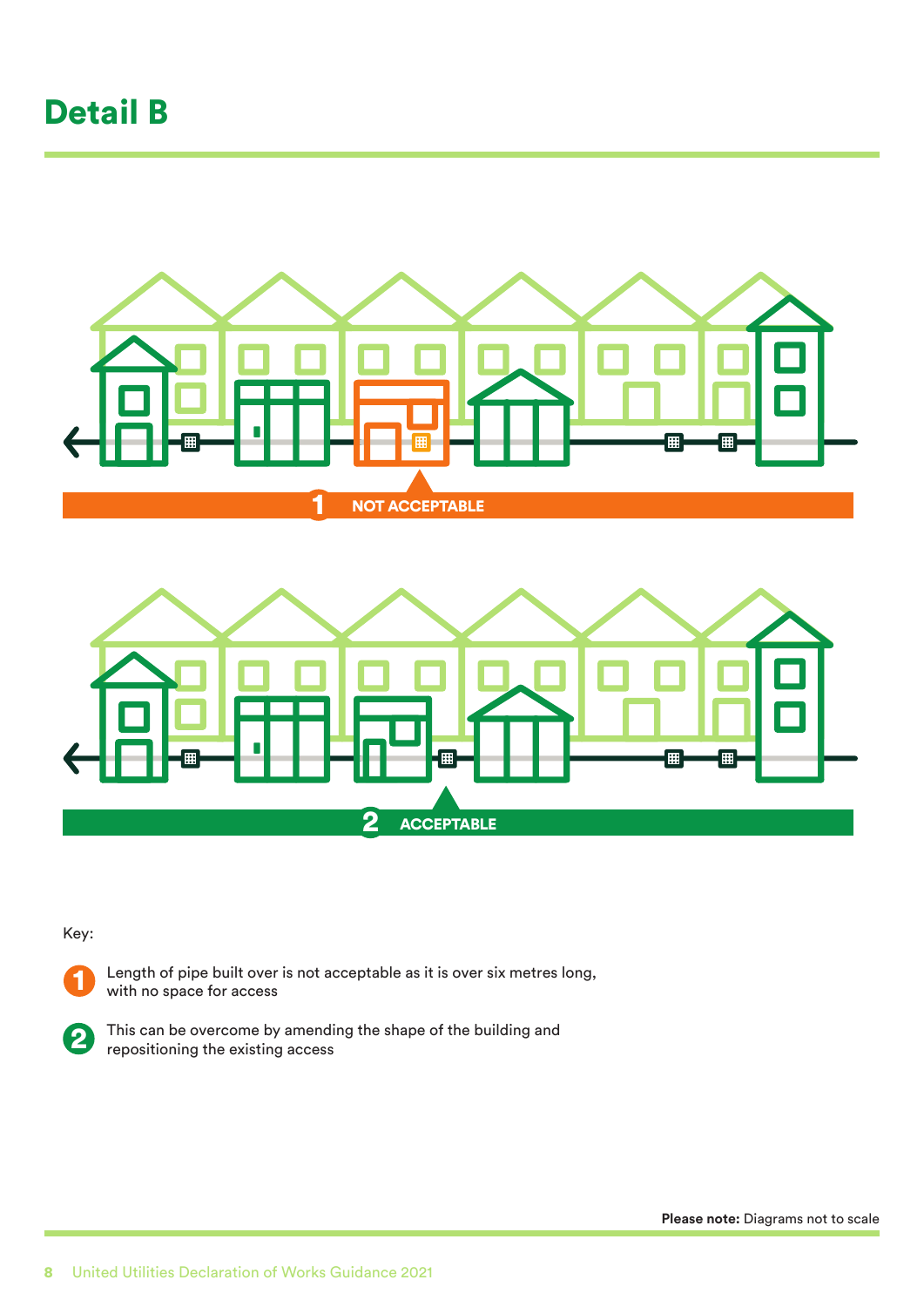### Detail C



**Please note:** Diagrams not to scale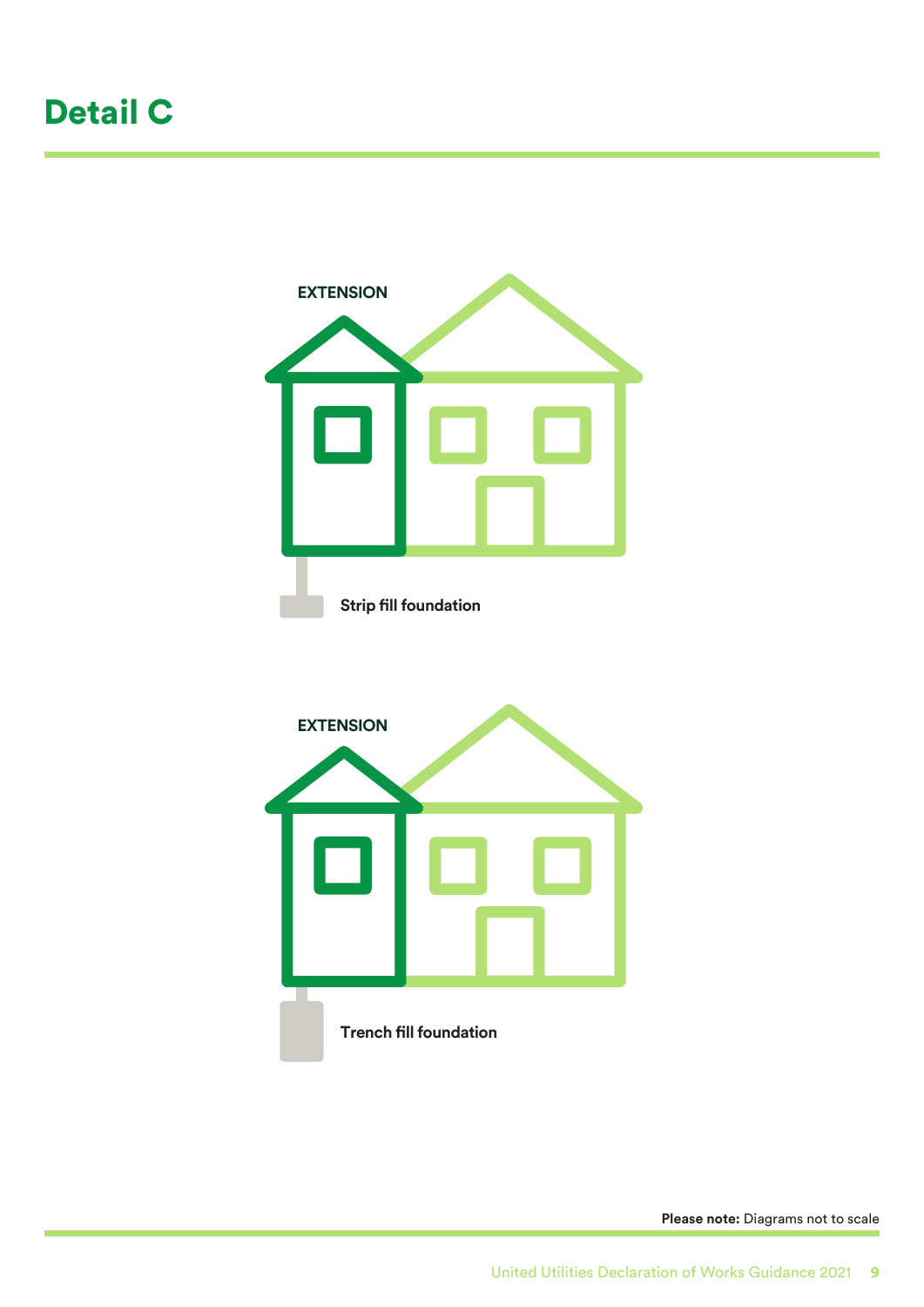#### Detail D



Depth of foundation in realtion to the pipe should be 150mm within one metre horizontally

> Example of existing sewer run below or next to new building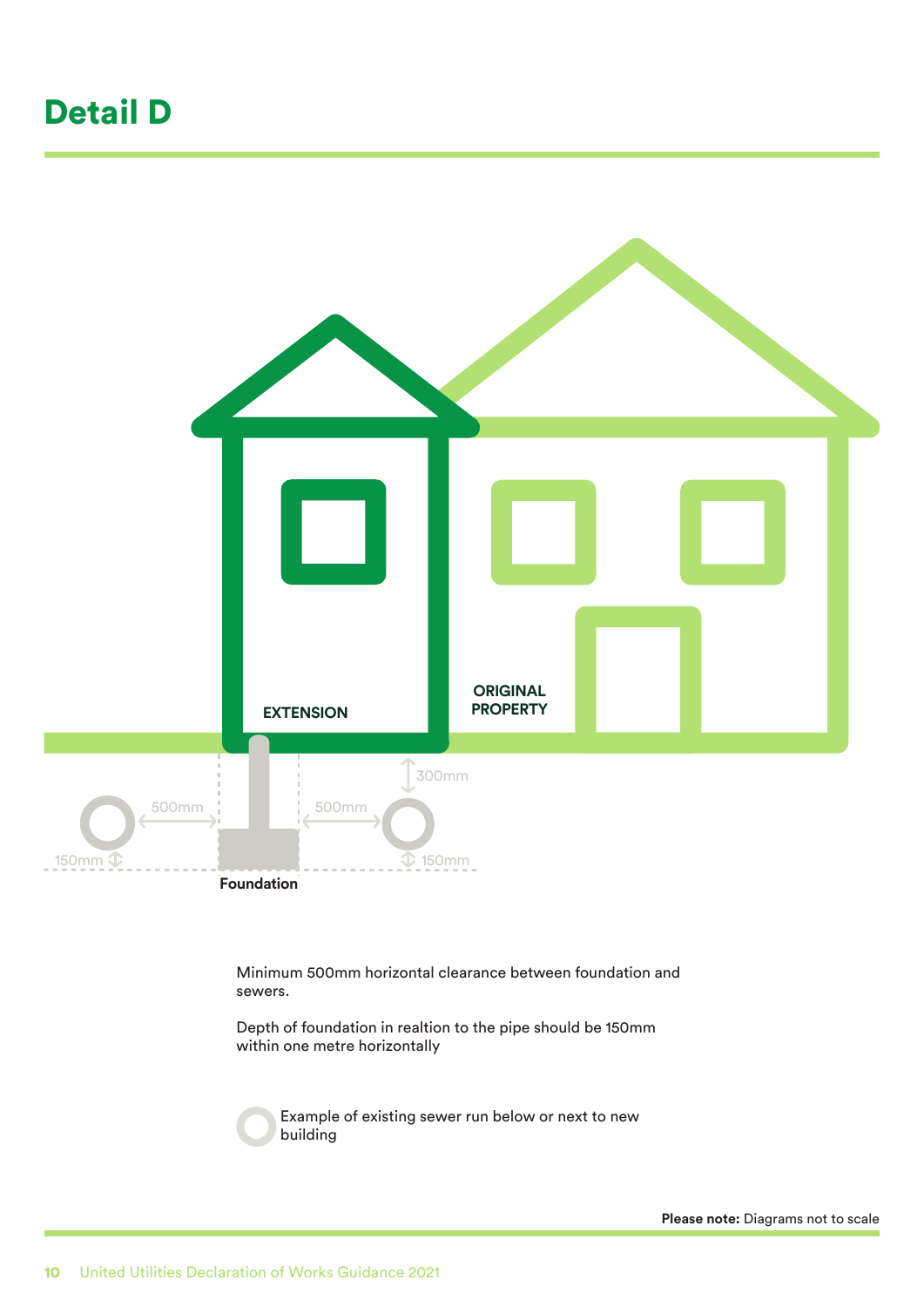### Detail E





**Please note:** Diagrams not to scale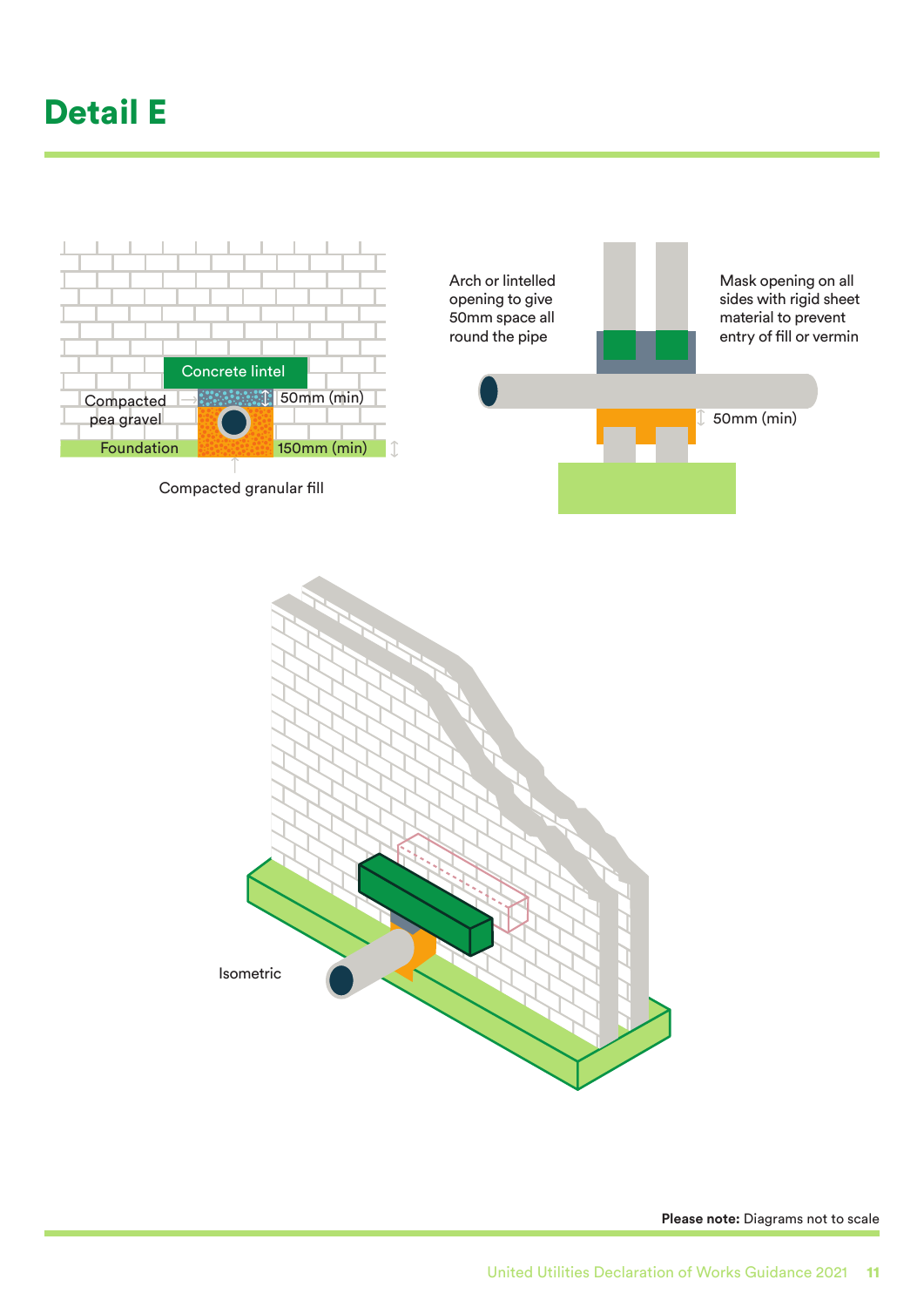#### Other useful information

If you need to undertake any alterations to a public sewer or lateral drain, such as repositioning an existing inspection chamber, or replacing a defective pipe, the scope of the work will need to be agreed in advance with us. Please submit detail of your proposed alterations to **[wastewaterdeveloperservices@uuplc.co.uk](mailto:wastewaterdeveloperservices@uuplc.co.uk)** 

#### **United Utilities will not permit a new building over or near to any defective sewer and reserve the right to withhold permission to build over until all defects are rectified.**

United Utilities have a responsibility to carry out repairs to defective sewers, however this work would be prioritised according to customer impact, risk and business needs. Therefore the time scales involved in arranging any works may not be conducive to your building works. In certain circumstances, to facilitate the building works and only where United Utilities classify the defects as no immediate risk to customers, then permission may be given to the applicant to carry out a repair. This will be at the developer's own expense and any permission to carry out works would be assessed on a site by site basis.

#### **You and your contractor will also need to take account of the following requirements prior to any works:**

Any work undertaken on the public sewerage network needs to take account of a host of hazards including, but not limited to: confined spaces, working at depth and the potential presence of toxic/explosive gases.

#### **Working on or entering the public sewer (including CCTV survey work, altering the public sewer or public sewer manholes)**

Prior to any of the above works taking place - your appointed contractor will need to obtain an Access Certificate from United Utilities. They will need to submit their Risk Assessments, Method Statements and City & Guilds Confined Space Certificates to the Network Engineer in order to obtain this permission. Your contractor should contact our call centre on **0345 672 3723** and ask for the Network Engineer for your Local Authority area e.g. Liverpool, Knowsley, Preston, South Riblble etc.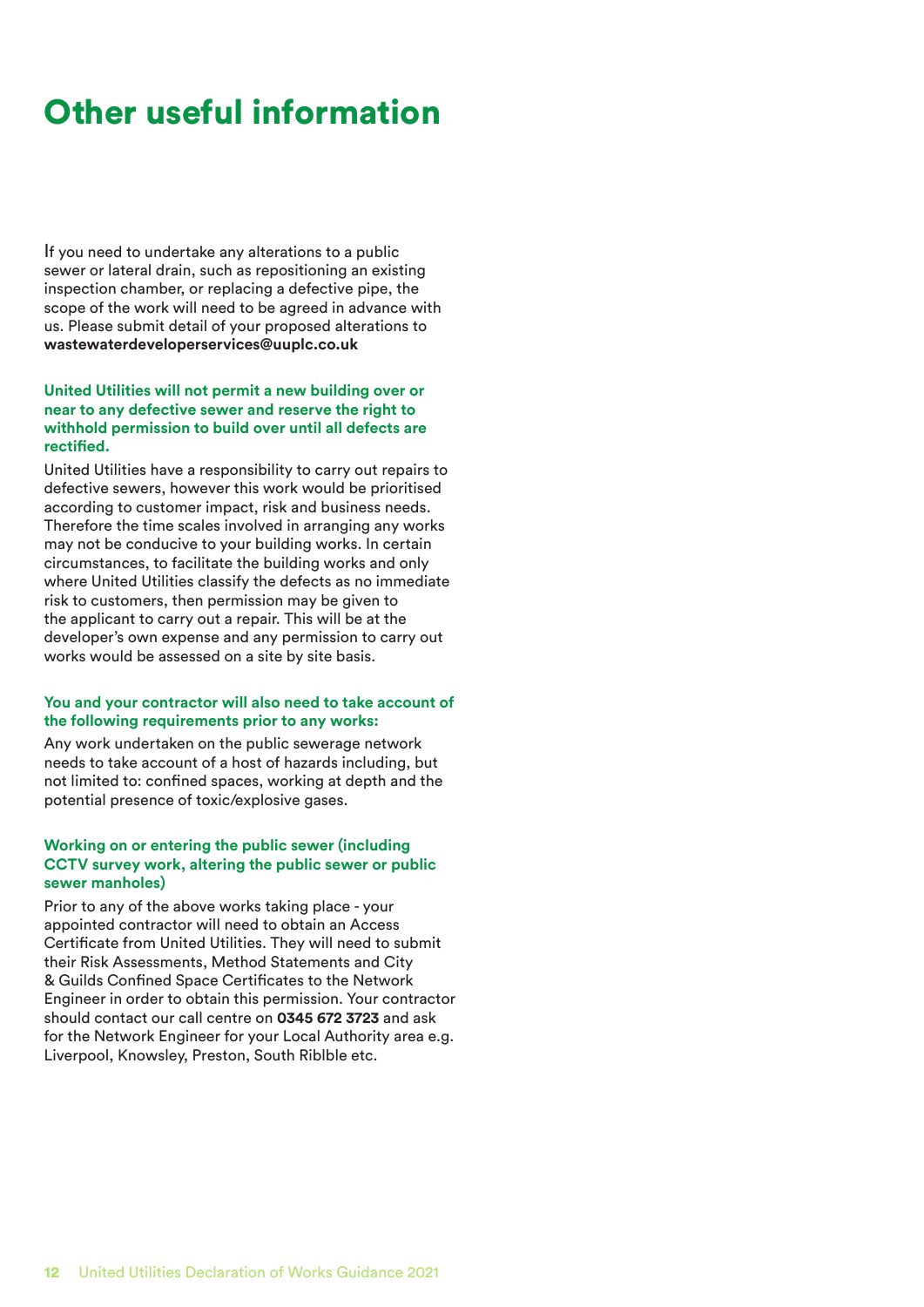**Ready to Build? Here's Send your completed** a handy checklist to Declaration of Works make sure you've got form to: everything covered…



#### or lateral drains within the area of your<br>proposed build Identify whether there are any public sewers proposed build

- Look for details of a drainage arrangement included with the legal documents for your house
- Seek the advice of your designer/architect, preferred builder or other suitably qualified professional
- United Utilities does not currently off a sewer tracing service.

#### Check our consent criteria

• Establish whether your build will be able<br>to satisfy our criteria and whether any<br>elterations to our patwork are pooseseny to satisfy our criteria and whether any alterations to our network are necessary.

#### Complete and submit a Declaration of Works

- or make a full application<br>• We also need to see de • We also need to see details of your proposals drawn on a plan (to scale) showing foundation details, location of the sewer and sewer access points (manholes or inspection chambers).
	- Submission of these details will enable us to review your declaration and inform you of the next steps in the process.



Developer Services, Windermere House, Lingley Green Avenue, Great Sankey, **Warrington** WA5 3LP

#### **Make sure you have:**

- Completed all parts of the form
- Signed the form
- Included details from any CCTV survey you may have conducted.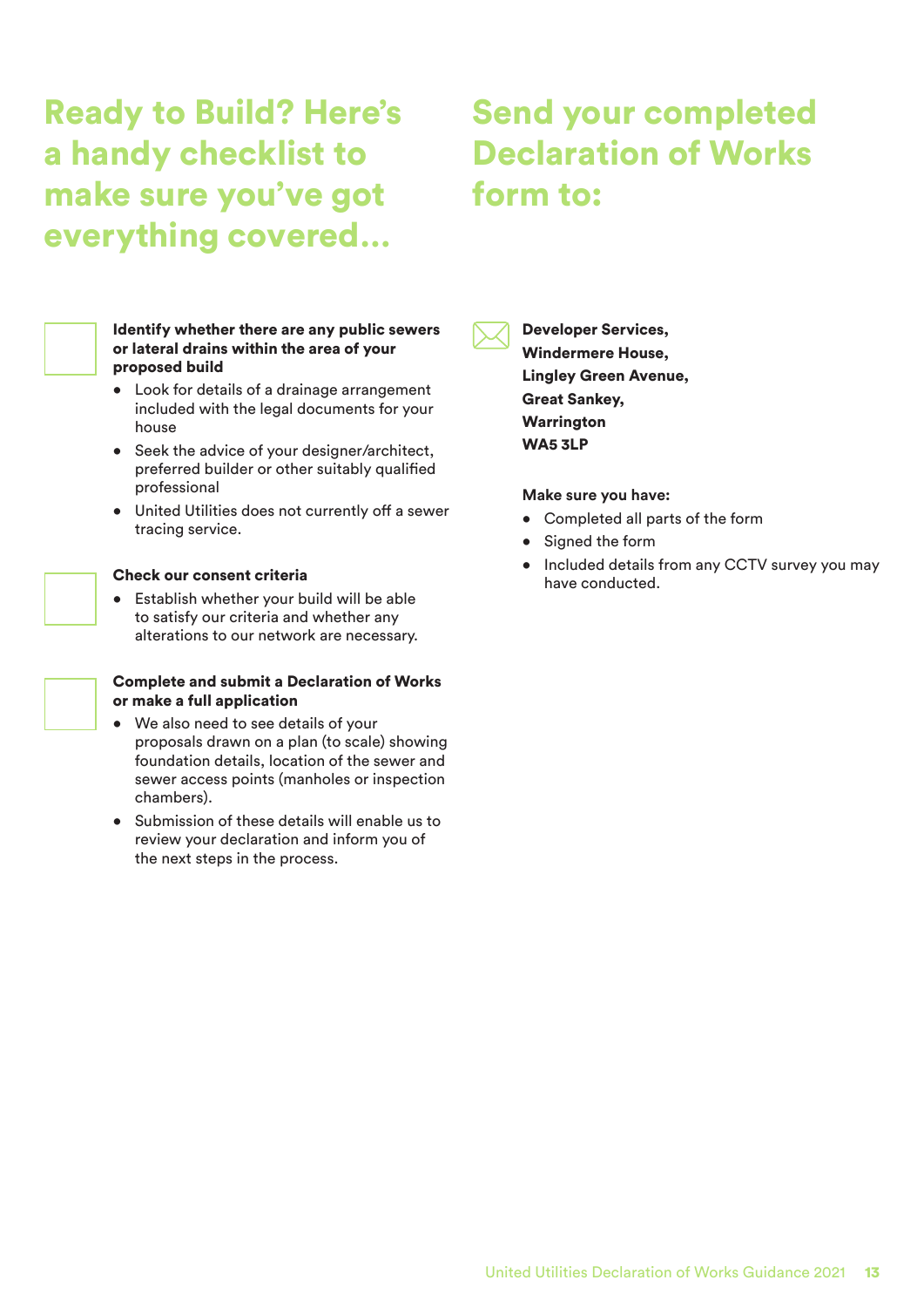#### **Declaration of works Building over (or close to) a public sewer or lateral drain**



| <b>Decalaration of works at:</b> |  |
|----------------------------------|--|
|                                  |  |

| Address   |  |
|-----------|--|
|           |  |
| Postcode: |  |
| Names     |  |
| and       |  |
|           |  |

**are the legal owners of the above property.** 

- 1 United Utilities will consider providing consent to build over or close to public sewers and lateral drains if the build relates to the extension of a domestic property only. The development involves (please insert X where applicable):
	- $\Box$  a single-storey extension
	- $\Box$  double-storey extension
	- □ conservatory/sunroom
	- $\Box$  garage attached to building
	- $\Box$  demountable shed/car port  $\Box$  12  $\Box$  T
	- $\Box$  other: please state:
- **2**  $\Box$  I/we are not aware of any historic blockages, flooding, odour or other operational issues with the sewer/lateral drain
- $\Box$  The are not aware of any easements or restrictive<br>covenants which would prohibit build works over or close to  $\overline{\phantom{a}}^{(k)}$  $\overline{3}$   $\Box$  I/we are not aware of any easements or restrictive the sewer or lateral drain
- **4**  $\Box$  I/we have either verified that the sewer/lateral drain which  $\Box$  If  $\Box$  If I/we propose to build over is in good condition as confirmed by a CCTV survey OR:

 $\Box$  I/we intend to verify the condition of the sewer/lateral drain by exposing the whole length of the pipe which is intended to be built over.

 $\Box$  I/we acknowledge that liability for rectifying any defects with the sewer/drain rests with me/us. I/we have viewed and understood United Utilities guidance notes

*Note. If you plan to replace the pipe work, this is not required.* 

- **5**  $\Box$  The public sewer/drain is gravity based foul, storm water or combined from domestic properties (i.e. not pumped)
- 6  $\Box$  Depth of the pipe, from the existing ground level to the pipe<br>channel (invert) is less than 2m channel (invert) is less than 2m
- **7**  $\Box$  The diameter of the sewer/drain is 150mm or less
- **8** The sewer/drain is made of:  $\Box$  clay  $\Box$  plastic

other (please state):

requires the prior consent of United Utilities along with agreed protection measures:

**9** □ There is no change in diameter, direction, material or gradient beneath the area of the proposed build.

contractor who will be able to survey the pipe for you via CCTv. This can be established by employing a competent drainage

**10**  $\Box$  The proposed structure will be a minimum of 500mm uuplc.co.uk or post it to horizontal clearance of any public access point (manhole, **Developer Services, Windermere House, Lingley Green**<br> **Avenue, Great Sankey, Warrington WA5 3LP** 

| Or, I (your name)                                                              |  |  |  |
|--------------------------------------------------------------------------------|--|--|--|
| confirm that I have power of attorney to act on behalf of the<br>legal owners: |  |  |  |
|                                                                                |  |  |  |
| Nature of proposal:                                                            |  |  |  |
|                                                                                |  |  |  |
|                                                                                |  |  |  |
| Email address:                                                                 |  |  |  |
| Phone number:                                                                  |  |  |  |

- **11** $\Box$  The proposal does not involve an infill structure from one boundary to another where there are already structures to both sides – e.g. an extension which extends across the whole width of the garden, in instances where adjoining terraced properties have also done this.
- $12$  The development proposals will utilise strip/trench fill foundations.
- **13**  $\Box$  Excluding where the sewer may pass through a load-bearing wall, 500mm horizontal clearance will be achieved between the edge of the new foundations and the sewer/lateral drain (see detail D in guidance).
- $14$  Where foundations are within 1m of the sewer/lateral drain (horizontally), they will be formed at a depth of no less than 150mm below the pipe invert level (see detail D in guidance).
- **15**  $\Box$  If the sewer/lateral drain passes through a load- bearing wall, it will be protected in line with H4 [Building Regulations 2000] and/or supplementary technical drawing set out in our guidance document.
- **17**  $\Box$  A minimum of 300mm headroom will be achieved between the underside of a suspended floor slab and the crown of the sewer/lateral drain, as per the details set out in our guidance document.
- **18**  $\Box$  When building close to a public sewer or lateral drain, please confirm the shortest horizontal distance from the external face of your building to the pipe:

Distance in metres:

Not applicable

involve (incluster interaction). The proposal does not involve to the pipe incluster and the survey the traction of the contraction of the survey the survey the survey the survey of the contraction of the survey of the su I/we confirm that my/our development proposals comply with the above points. I/we also accept that any discrepancies with information relied upon within this document which is later revealed, or any failure to adhere to elements such as establishing the pipe condition (repairing any defects), will render United Utilities consent invalid.

| Signed: | Date: |  |
|---------|-------|--|
| Signed: | Date: |  |

Return your completed form to wastewaterdeveloperservices@

Avenue, Great Sankey, Warrington WA5 3LP